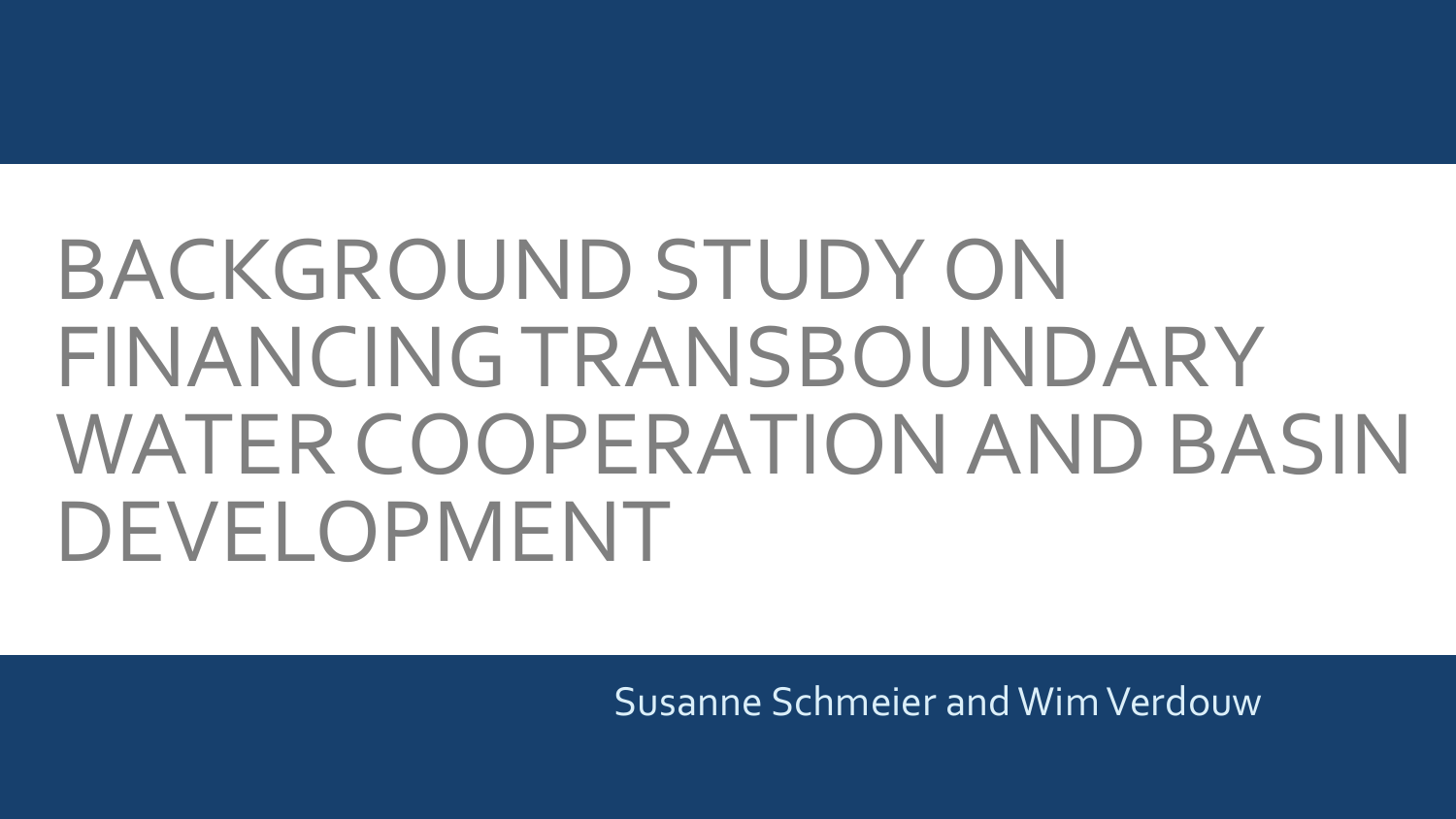# Purpose of study

- Explore the different financial needs and opportunities associated with transboundary water management and cooperation as well as basin development.
- Aims to provide a better understanding of the needs and sources available to sustainably fund transboundary water cooperation and basin development.

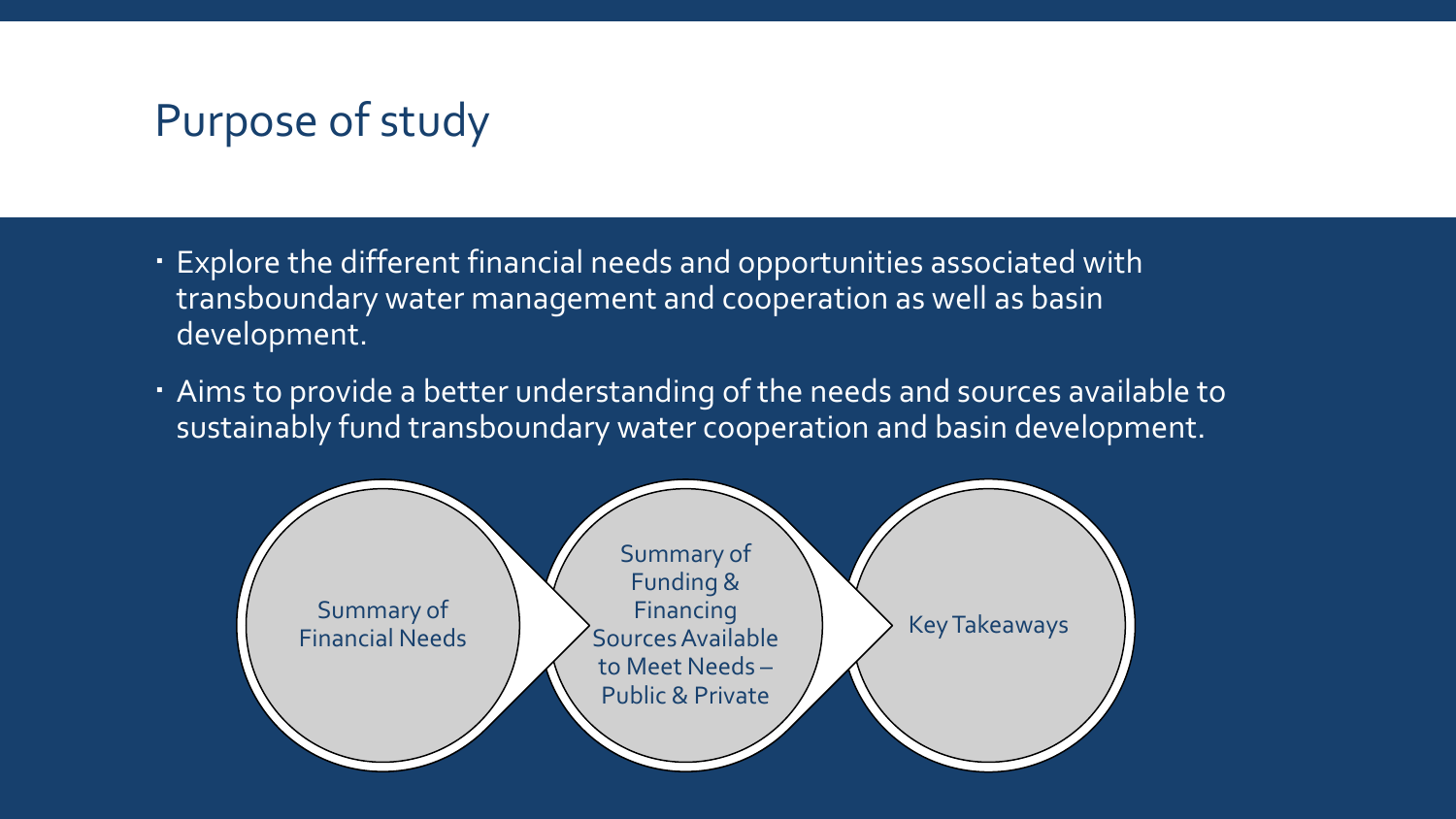## Main challenges and needs

1. Perception of water initiatives as risky, particularly in transboundary settings.

2. Financial capacity constraints and lack of prioritization of transboundary water cooperation and development.

3. Most official development assistance goes to WASH projects while private financing goes to large infrastructure, leaving transboundary water cooperation underfunded.

4. Limited consideration of cooperation benefits and general lack of riparian cooperation.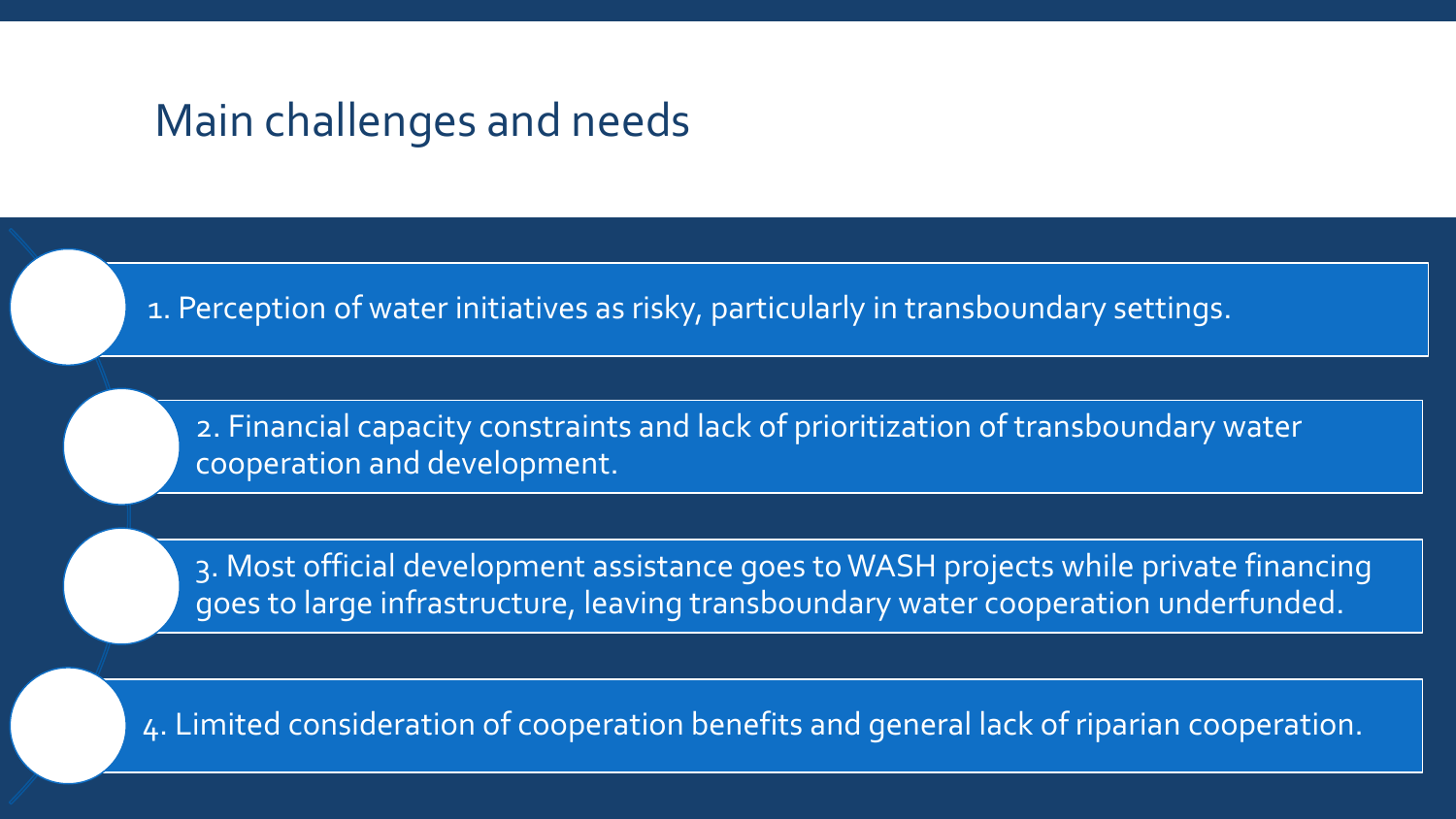# Funding needs

- Funding is required for
	- Core costs of cooperation (joint bodies and beyond)
		- Costs for meeting
		- Staff costs
		- Fixed costs
	- Project, program and activity costs
		- River basin monitoring
		- Preparation and implementation of strategic plans
		- Development and implementation of infrastructure projects

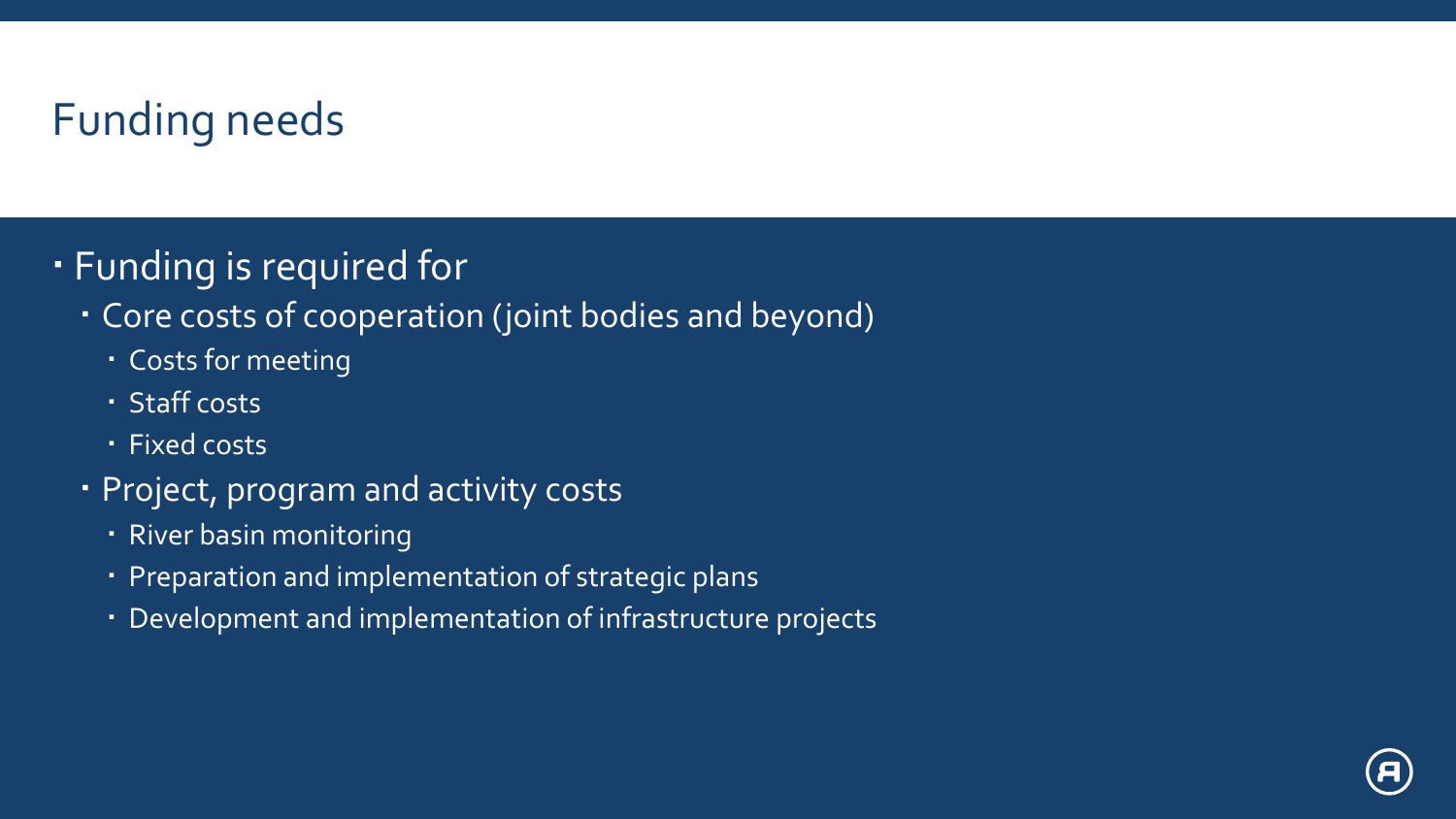# Summary of Sources (1/2): Different forms of public funding and financing exist, but direct contributions remains most common

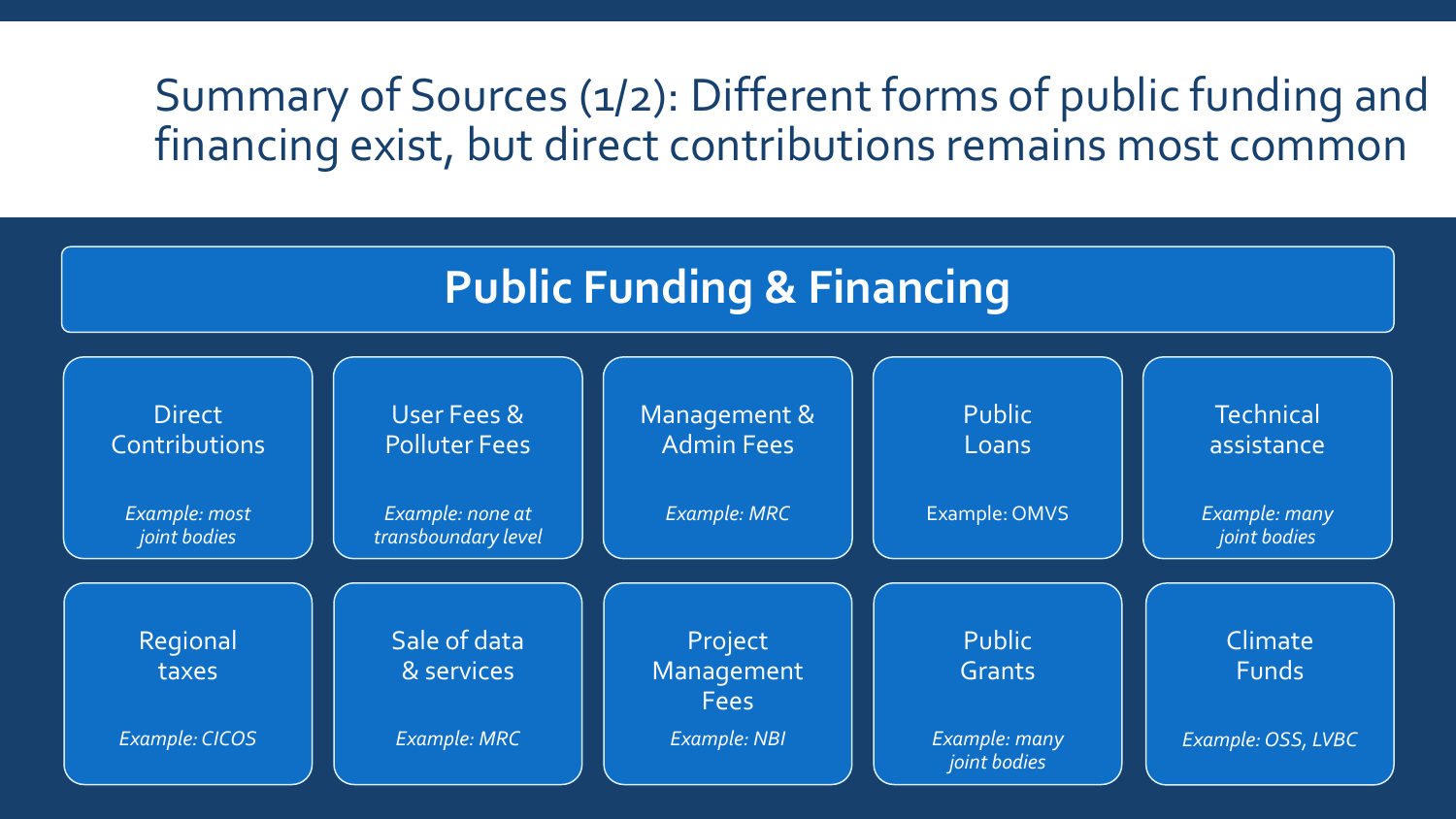## Summary of Sources (2/2): Private capital in transboundary water cooperation remains limited due to risks & challenges

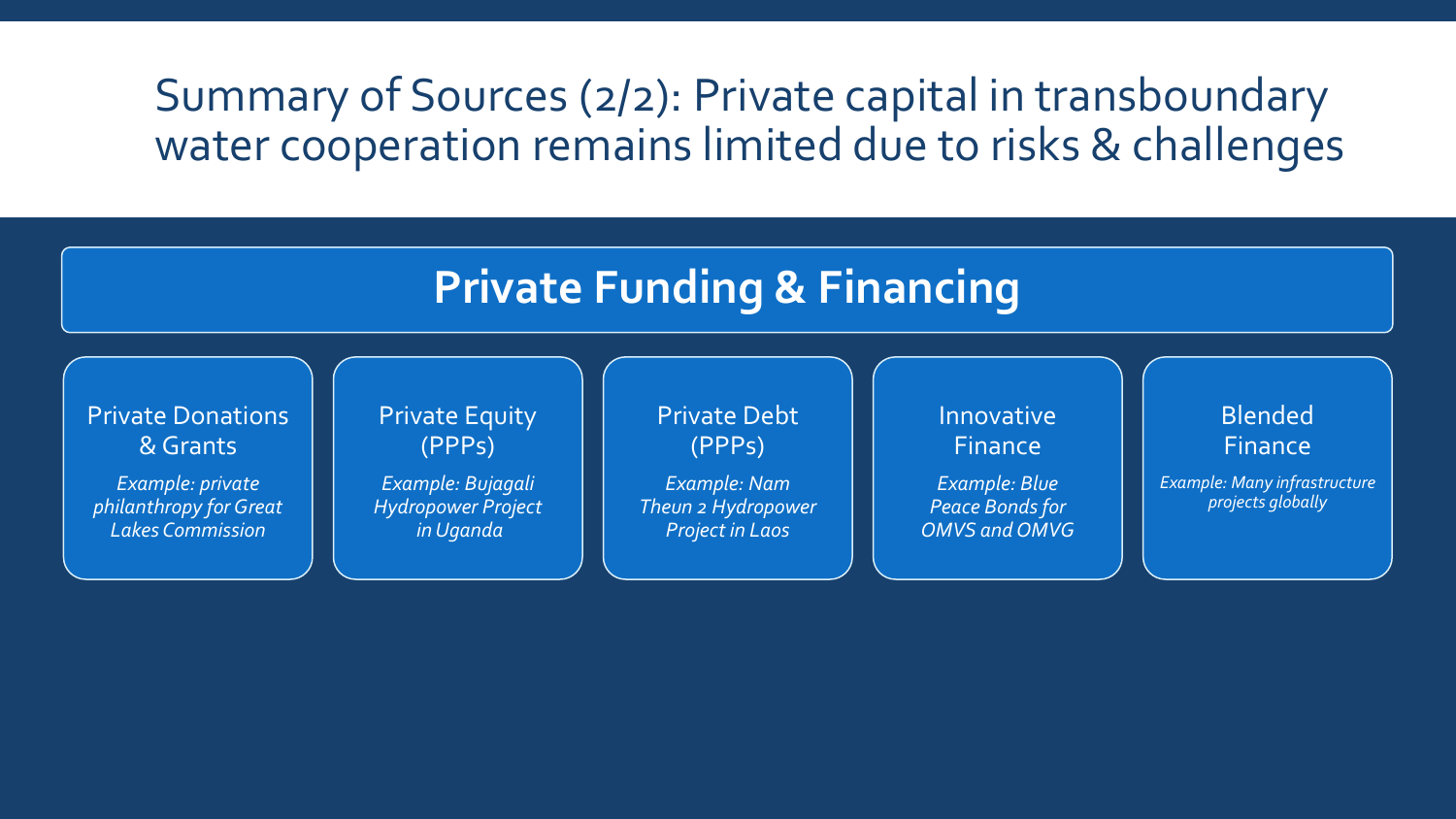#### Key takeaway 1/5: Need for legal and institutional framework

# Transboundary water cooperation has myriad of benefits; realizing them requires strong legal and institutional framework

Transboundary water resources management and cooperation are crucial to preventing and mitigating conflict over shared water resources.

Funding needs vary over the different stages of cooperation (e.g., data collection, launch of cooperation, master plan implementation, etc.).

International basin treaties and joint bodies provide the legal and institutional framework for such transboundary water resources management and cooperation.

River basin management and investment plans play key role in encouraging transboundary water cooperation and advance basin development.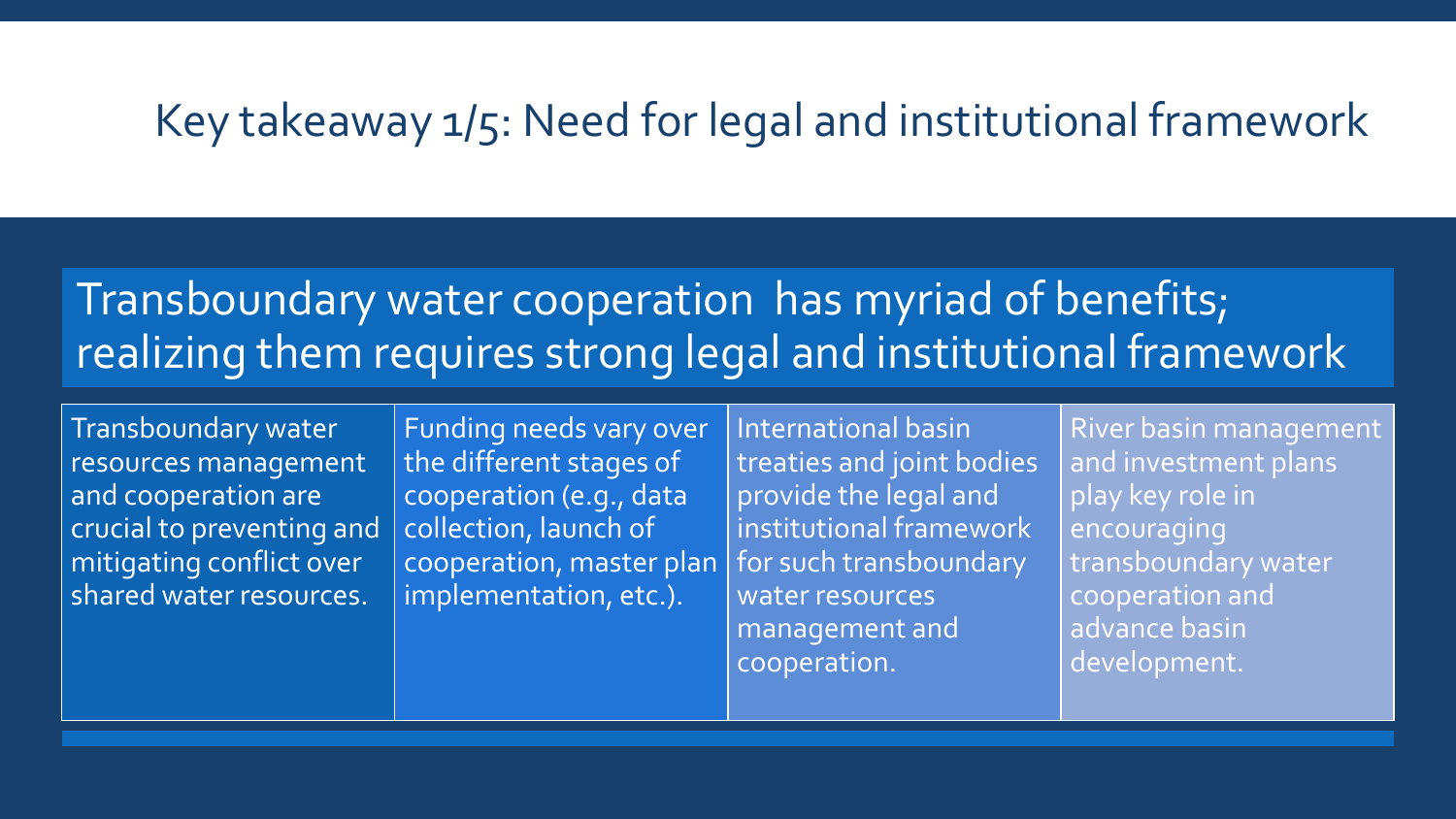#### Key take away (2/5): Role of member state contributions

# Domestic budgetary resources is and should be primary financial source to support joint bodies

Member states are often main contributor to joint bodies' budgets, especially for core costs.

Joint bodies often struggle to get funding as they compete with many national priorities, challenging their ability to realize full potential benefits.

Joint bodies should focus more on communicating benefit of their work to member states and relevant actors within them.

Cost sharing between riparian states requires a careful balancing between the principle of sovereign equality and their potentially unequal economic capacities.

Riparian states should define and express their expectations with regards to RBOs' work and review and monitor their activities regularly.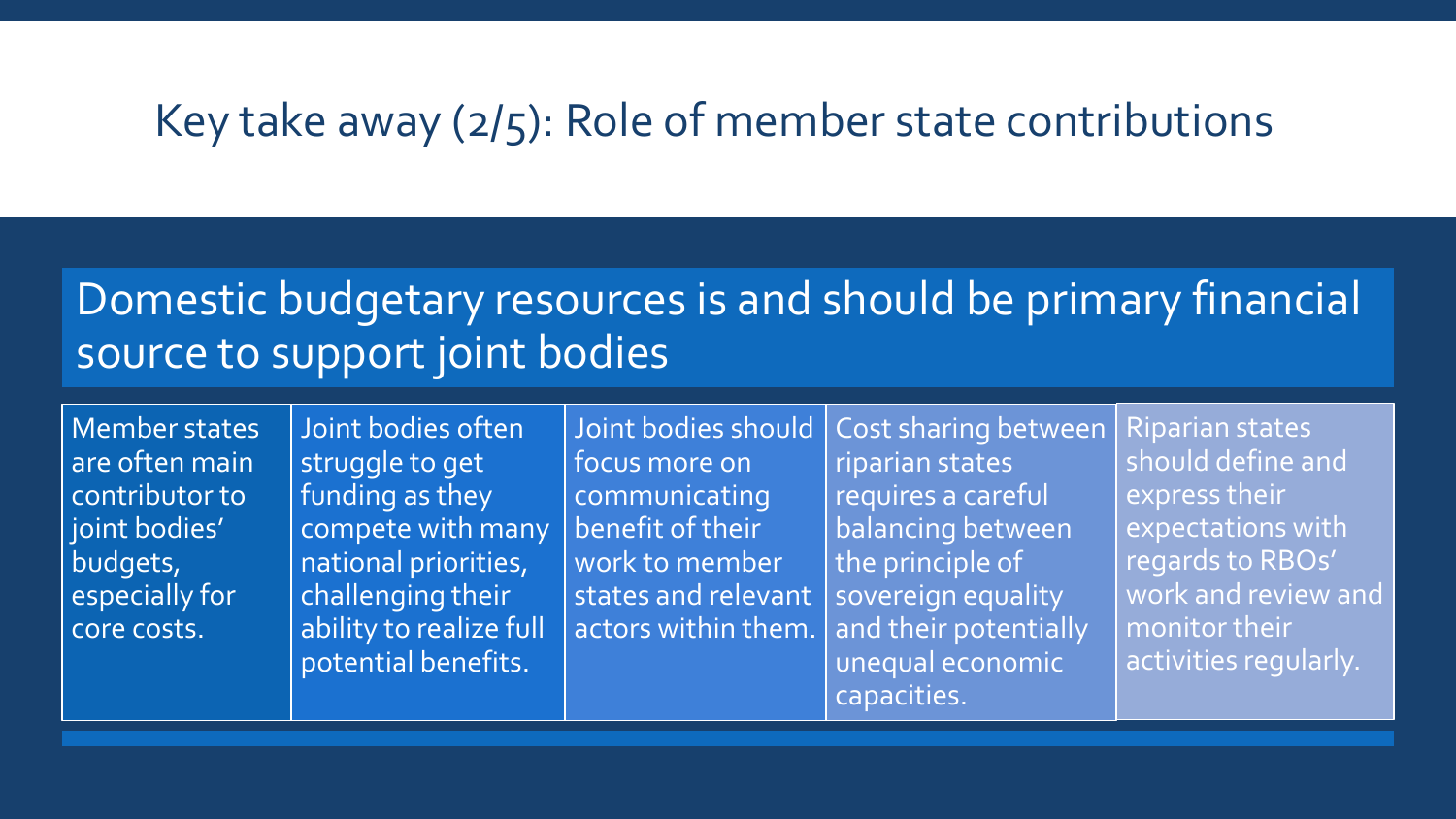# Key take away (3/5): Sources of public funding & financing

## There are opportunities for financial sources diversification for riparian states and joint bodies

While donors often play a key role in supporting transboundary initiatives, strong local buy-in and ownership is essential for longevity and sustainability.

Alternatives and/or complements to member state contributions exist but none is a silver bullet, as all funding and financing mechanisms come with certain constraints.

Different funding and financing sources are required at different stages of river basin management and development.

Public funding and financing sources include regional taxes, user/polluter fees, sale of data/services, loans, grants, climate funds, technical assistance.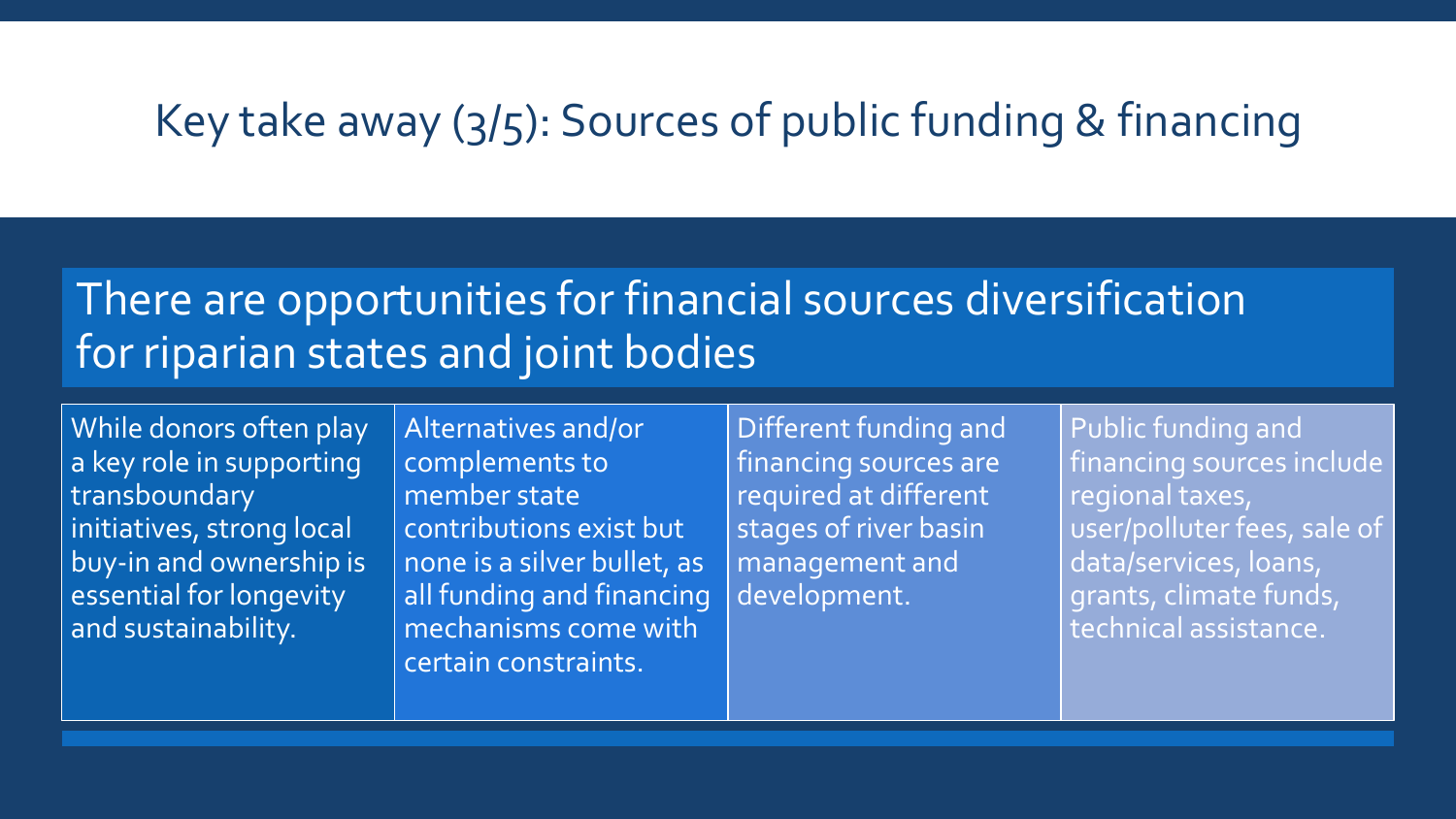# Key take away (4/5): Sources of private funding & financing

# Private financing can be used for water infrastructure development but remains a small share of overall basin funding

There are very few examples of private funding without repayment expectation being used for transboundary water resources management.

Private financing also has a role to play but is typically limited to revenue generating activities or projects.

Public-private partnerships have been instrumental in leveraging private capital for transboundary water infrastructure projects.

**Transboundary** infrastructure projects are often endowed with substantial risks given complexity of a multi-state and multi-actor environment.

Blended finance strategically combines public and private finance and has been used to develop water infrastructure projects across the globe.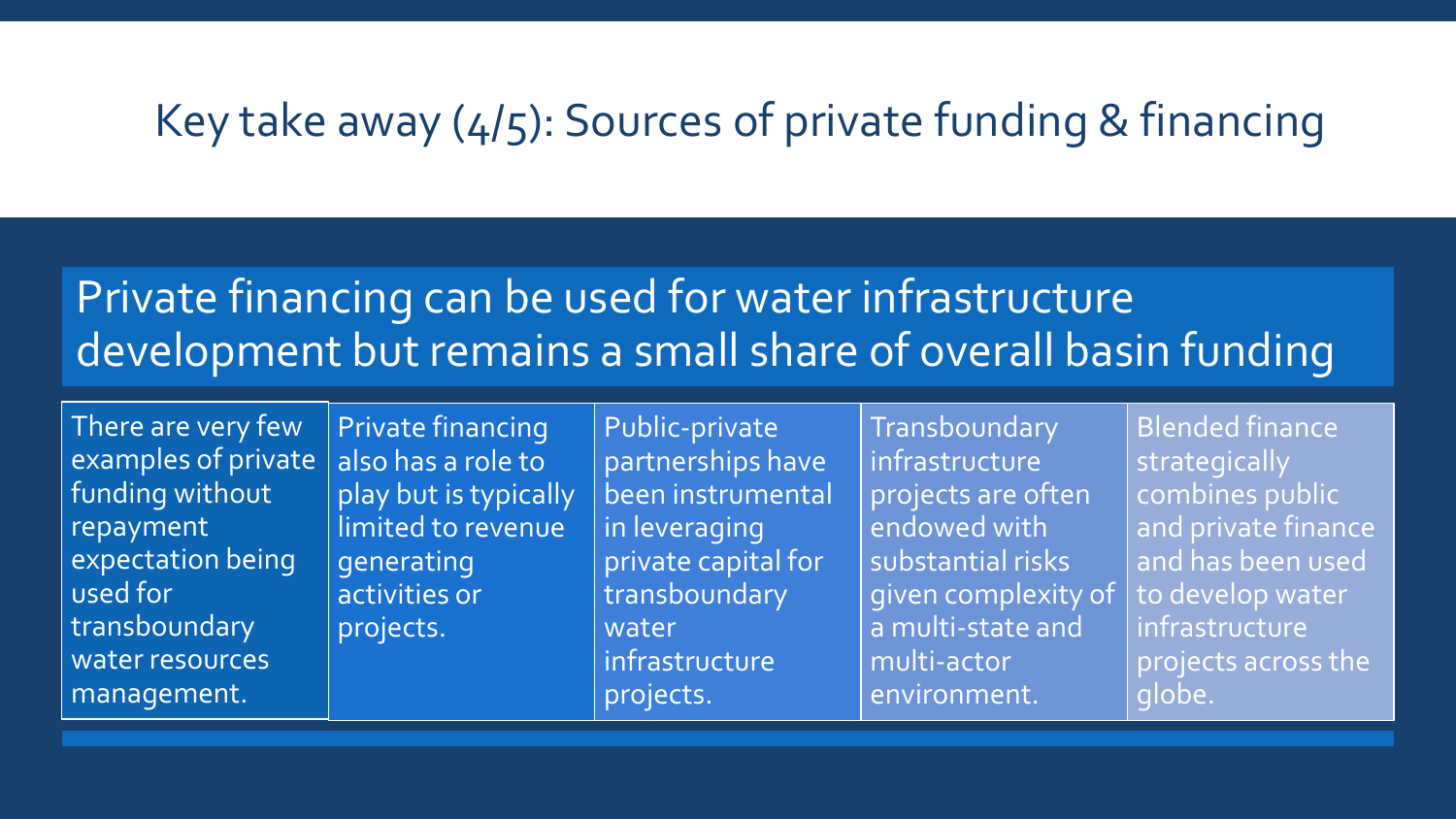#### Key take away (5/5): Future opportunities & needs

# Future developments may provide new opportunities, but capacity-building is still needed.

Innovative financial instruments are being developed and tested, which could potentially lead to new solutions to finance transboundary water cooperation and development. Unless these instruments will not have a repayment obligation, RBOs will still require ongoing funding.

There is a continued need for further capacity building and exchange of experience and information about funding and financing opportunities, challenges, and lessons learned. The platform of the Water Convention (serviced by UNECE), among others, provides an opportunity for such capacity building and exchange.